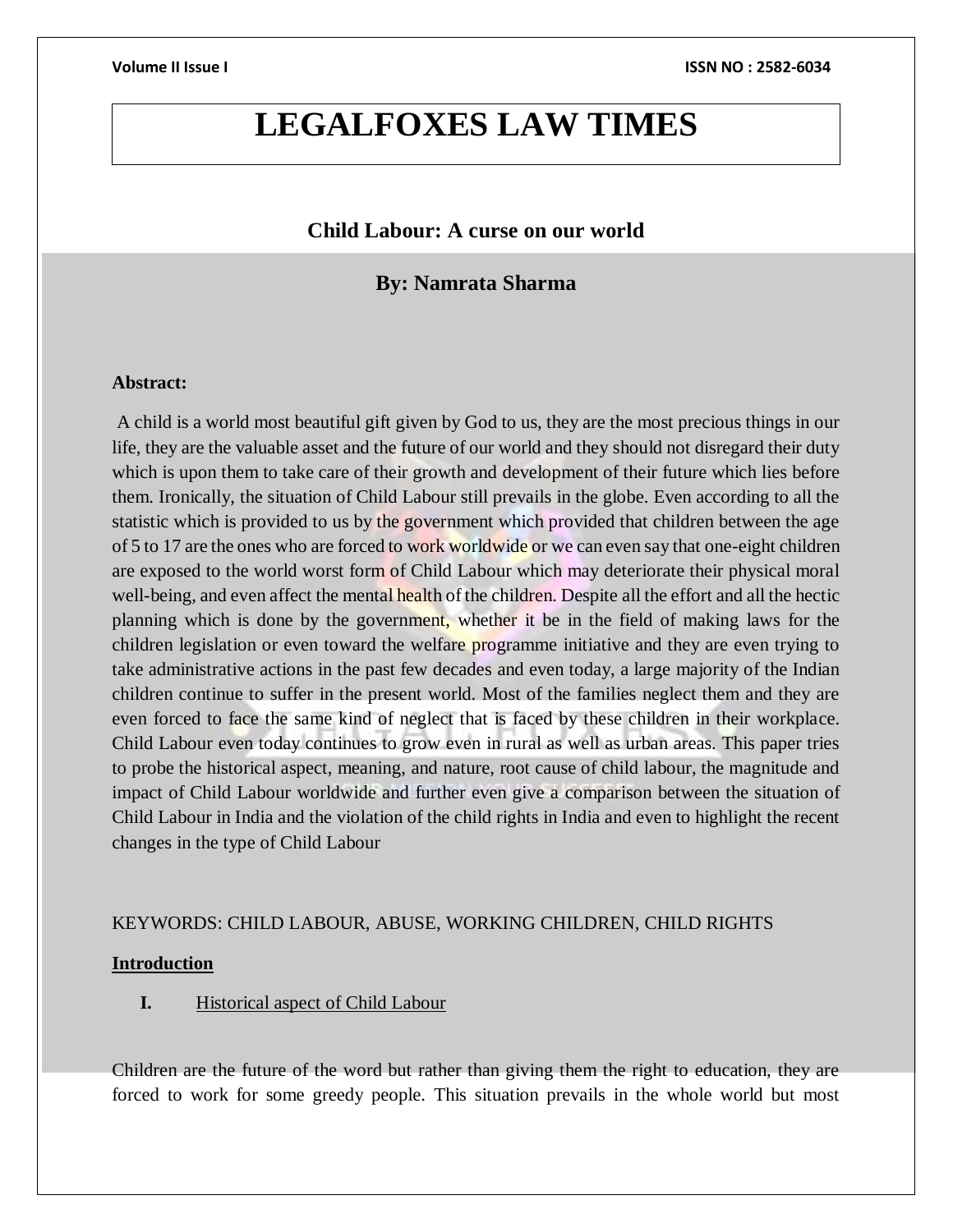promptly in India where they are exploited of their childhood and not even given the proper attention which they are entitled to receive at their age. Children have always been forced to become domestic slaves in many prosperous households where slaves were normally from the low cast child slaves of less than eight years of age and were forced to do those work which was done by elder and were even exploited and physically abused by the owner of the house. Even in the medieval period where children were normally employed as trainees under artisans and craftsmen. After the industrial revolution, in the  $18<sup>th</sup>$  Century, a large number of children were employed initially by the mill owner and later by the factory owner. The term Child Labour in the present time is used as a synonym for either 'working children' or 'employed children' in the sense it has coexisted with any kind of work done by a child for economic gain. These attempts which are made by the legislation has failed because in a way they have failed to address the root cause of Child Labour that is poverty.

#### **II.** Child Labour

l

Child Labour is referred to as the practice of getting children engaged in economic activities on part-time basis or full-time basis. It is a place where children are forced to work at the age where they are naturally supposed to enjoy their phase of innocence. It directly affects their childhood which leads to exploitation of the children not only physically but also their mental health, socially, sexually, and so on. The increasing gap between the rich and the poor privatization on the basis of services and the neo-liberal economic policies which cause a major section of the population out of employment and without the basic needs. $<sup>1</sup>$ </sup>

According to the **International Labour Organization** which defines Child Labour as the work that deprives the children the right to have a childhood, their potential, and their dignity and they don't even understand that working for the children is harmful to their mental as well as their physical health and development. It is referred to the work that mentally, physically, socially, or which is even morally harmful to the children or work whose schedule interferes with the ability of the children to have regular school or work which in any way can violate the mental health of the child and may affect the child ability to focus in school or experience the health of the child.<sup>2</sup>

**UNICEF** also defines Child Labour very differently which states that a child is considered to be involved in Child Labour activates if the child is between the age of 5 years to 11 years of age did at least 1 hour of economic activity or even 24 hours of domestic work and the children between

<span id="page-1-0"></span><sup>1</sup> [https://blog.scit.edu/2013/08/05/child-labour-a-serious-social-issue/](#page-1-0) [Accessed 3 September. 2020].

<span id="page-1-1"></span><sup>&</sup>lt;sup>2</sup> [https://www.ilo.org/ipec/facts/lang--en/index.htm](#page-1-1) / [Accessed 3 September. 2020].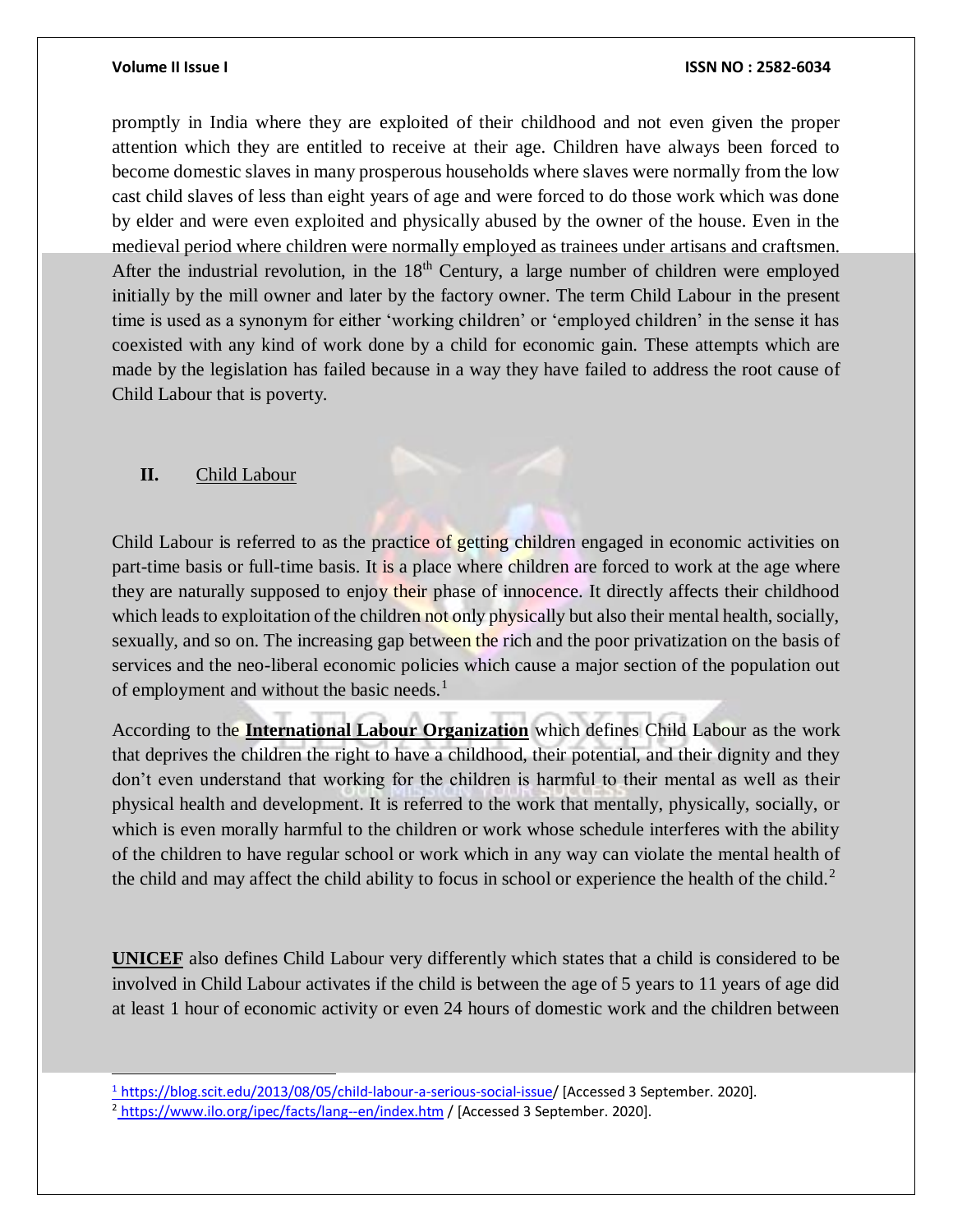the age of 12 years to 14 years did at least 14 hours of economic activates or ate last 42 hours of economic activities and domestic work combined in a week<sup>3</sup>

**Government of India (GOI)** from the past 2 decades has come up with initiatives and measures to reduce or curb or combat Child Labour from India. According to the principle enshrined in the constitution of India one major legislation that was made against Child Labour was introduced in 1986. Then the end of that resulted in introduction of the National Child Labour Policy 1987 which forced the people to rehabilitee the children who were working in hazardous occupations and this was more strict enforcement of relevant and required legislation, the amalgamation of Child Labour issues into the development strategies of different ministries and department and projectbased actions plans in an area which have a higher concentration of hazardous occupation. This was based on the recommendation of the committee in 1986 which later enacted **The Child**  Labour Prohibition and Regulation Act 1986.<sup>4</sup> This act tells us where the children can work and under which condition can they work and how they cannot. The provision laid down in this act is meant to be acted upon immediately after the act was published but excluding the part III of the act which discusses the condition in which a child can work. Part III of the act can only come in effect as per a date which is appointed by the Central Government (which was decided as on the  $26<sup>th</sup>$  of May, 1993)

#### **III.** Cause of Child Labour

The main cause of Child Labour is poverty, social inequality, and the most prominent cause of Child Labour is the lack of education between the parents who force their children into Child Labour rather than educating them and giving them the proper life that they require even according to the report that was given by UNICEF which basically states that in a rural and impoverished part of the world where children have no adequate school facilities, even the availability of school in these are is super low. Most children who are forced or are involved in Child Labour are an unpaid family workers or family farms or in the family enterprise. Basically, these families depends on the additional income which is generated by the work of their children. Child Trafficking is also linked to Child Labour and which no doubly resulted in child abuse. Trafficked children are forced to face all forms of abuse which may be physical, mental, sexual, and even face emotional abuse. These children are even subject to prostitution, or are forced to marry someone

<span id="page-2-0"></span><sup>&</sup>lt;sup>3</sup> [https://www.unicef.org/infobycountry/stats\\_popup9.html%5bAccessed](https://www.unicef.org/infobycountry/stats_popup9.html%5bAccessed) / [Accessed 3 September. 2020].

<sup>&</sup>lt;sup>4</sup> Indian legislations for child labor, available at; [http://childlineindia.org.in/Child-Labour-Prohibitionand-](#page-2-0)[Regulation-Act-1986.h](#page-2-0)tm last seen on 5/09/2020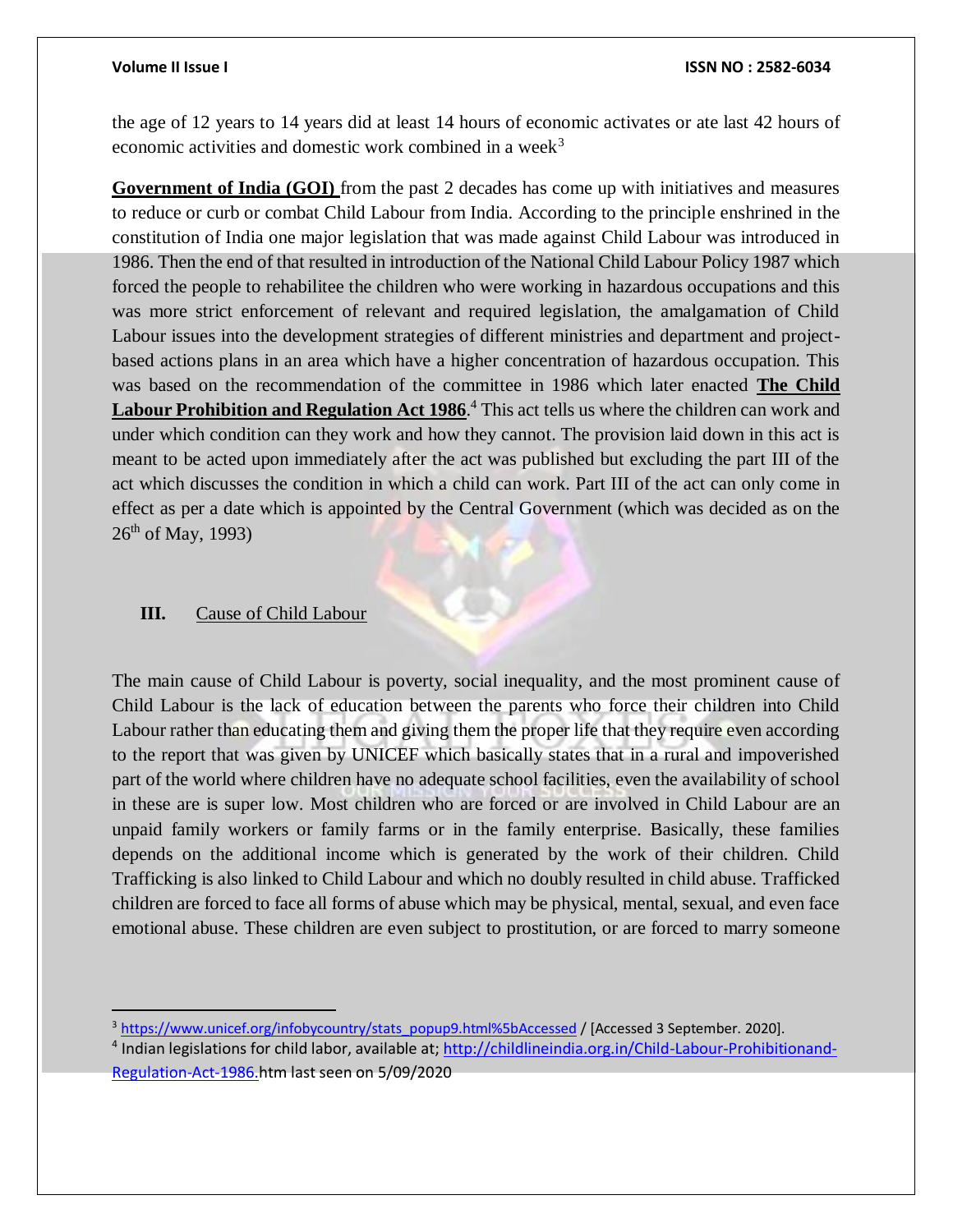or if the child is an infant then the child id illegally adopted and then they are forced into cheap or unpaid labour, and are forced to work as servants or beggars.

### **IV.** Types of Child Labour

A. Industrial Child Labour

The industrial sector is one of the largest employers of children underneath the legal age of 18years. Approximately more than 10 million youngsters between the age of 5 to 14 years is been forced to work in a small or informal industries in which there is approximately 4.5 million young girls who are forced to work. Small industry mainly include clothing industry, firecracker, business, jewelry and other things. These are the most hazardous places where these children are forced to work for more than 12 hours which are way more than the normal worker work, and they are forced to work in such condition which when they attain the age of majority cause significant high damage to their body and their health is tempered. These are the places where the most amount of Child Labour takes place.

### B. Domestic Child Labour

It included both boys and girls who are either adopted or bought by a wealthy family who are forced to work for them in the everyday chore and do all the work of the house which should naturally be done by an adult. These people even after being highly educated think that it is a better idea to force children to work because it is cheaper in comparison to getting an adult. This is the place where these children face sexual harassment while working in these households because the family member in whose house the child is working deem fit that they have a right over the child and they can do anything with the child a no finger will be raised at them because they pay them and the children can also not raise their voice because they are poor cannot afford to lose the job or else they will be physically abused by their parents.

#### C. Bonded Child Labour

Such labour means when the child is forced to pay off the debt of their parents because the parents are either dead or incapable of paying or have forced their debt on their child. The number of bonded Child Labour has considerably declined in the past few years because of the stick legislation and supervision which is done by the government which bans it due to which slowly goes into remotes area.

### **V.** Legislative Provision to Prevent Child Labour in India

#### 1. India and International Labour Organization(ILO)

India was the founding member of the ILO in 1919, the response to the establishment was positive in India. Child Labour is considered a socio-economic problem, which needs proper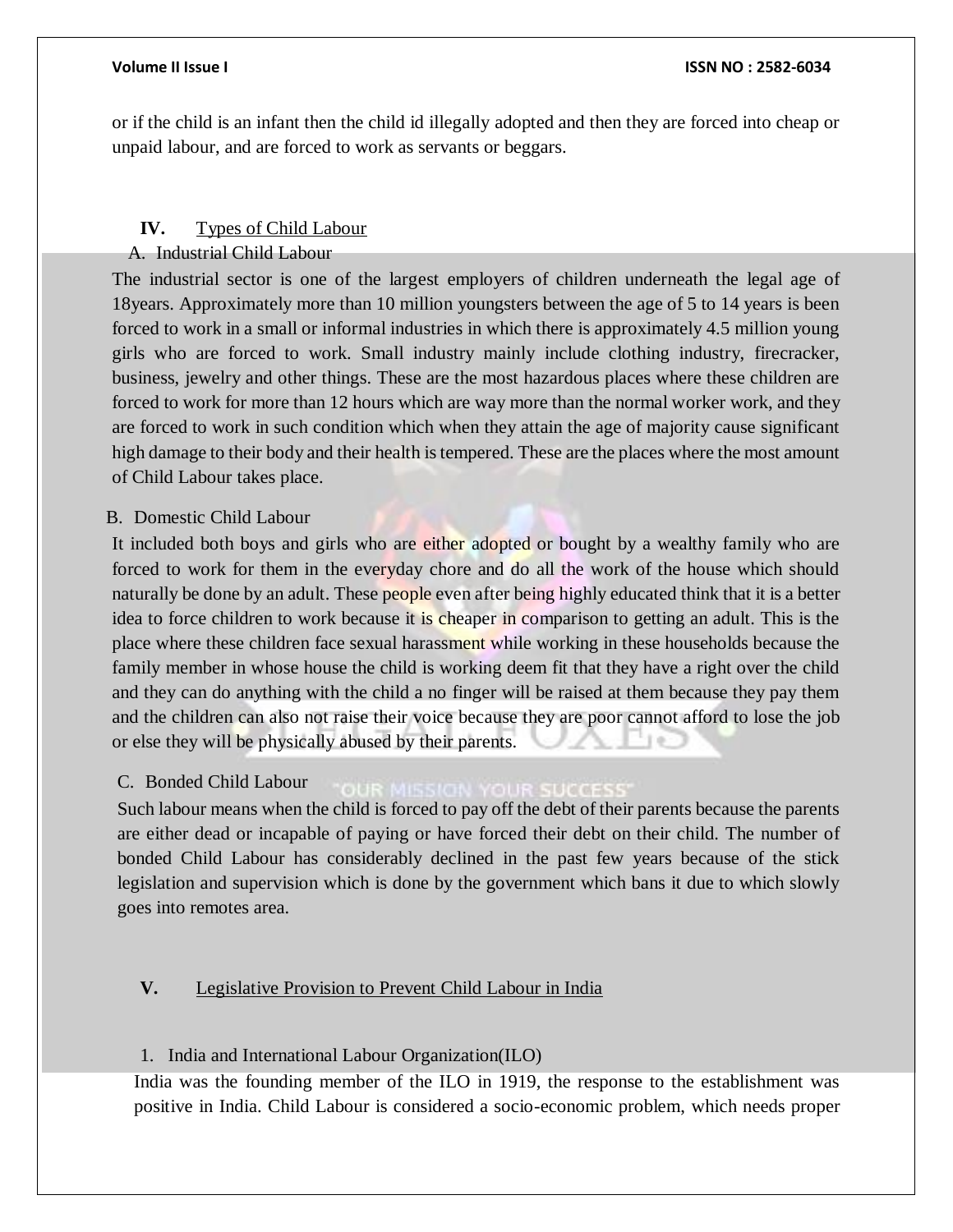efforts for a long period of time for resolving the issue. The Indian government is following a sequential approach which concerns the children working in hazardous occupation and has adopted many strategies to educate the children who are in child labour:

- A legislative action plan in the form of Child Labour Act,1986
- Project-based action plan in areas which have the highest number of Child Labour with the help of National Child Labour Project Scheme.
- Even trying to make development programmers which will help the families of Child Labour

The government of India has even implemented the National Child Labour Project (NCLP) whose main focus is for the rehabilitation of children who are involved in such work.

#### 2. UNICEF ( United Nations International Children Emergency Fund)

UNICEF recognizes the need to address the need for Child Labour very seriously as it is the key component of the organization policy. It has a very long experience in working the fight of Child Labour in India. UNICEF has been working to reduce and eliminate Child Labour by reforming the existing legislation, for example setting a minimum age limit for child labour, expanding education access, improving the quality and relevance of education, raising awareness and mobilization of families and communities against the exploitation of children and even working with the government of India for the rehabilitation of the children who are currently forced into Child Labour and giving them a proper life they deserve

3. The Child Labour (Prohibition and Regulation ) Amendment Act,2016

This amendment prohibits the employment of adolescents of children between the age group of 14 to 18 years of age in hazardous occupations and processes and regulates their working conditions where the working of these children is not prohibited. This amendment also provides strict punishment for the employer for the violation of the act making the offence. Further, the State Action Plan has been circulated to all the states and UTs for ensuring effective implementation of the act.

#### 4. The Factories Act,1948

This act prohibits the employment of children below the age of 14 years. Adolescent child age is between 15 to 18 years can be employed in the factory only if the child obtains the certificate of fitness from an authentic doctor. This Act even limits the time for which the child can be allowed to work per day and even prohibits that the child cannot work during the night hours.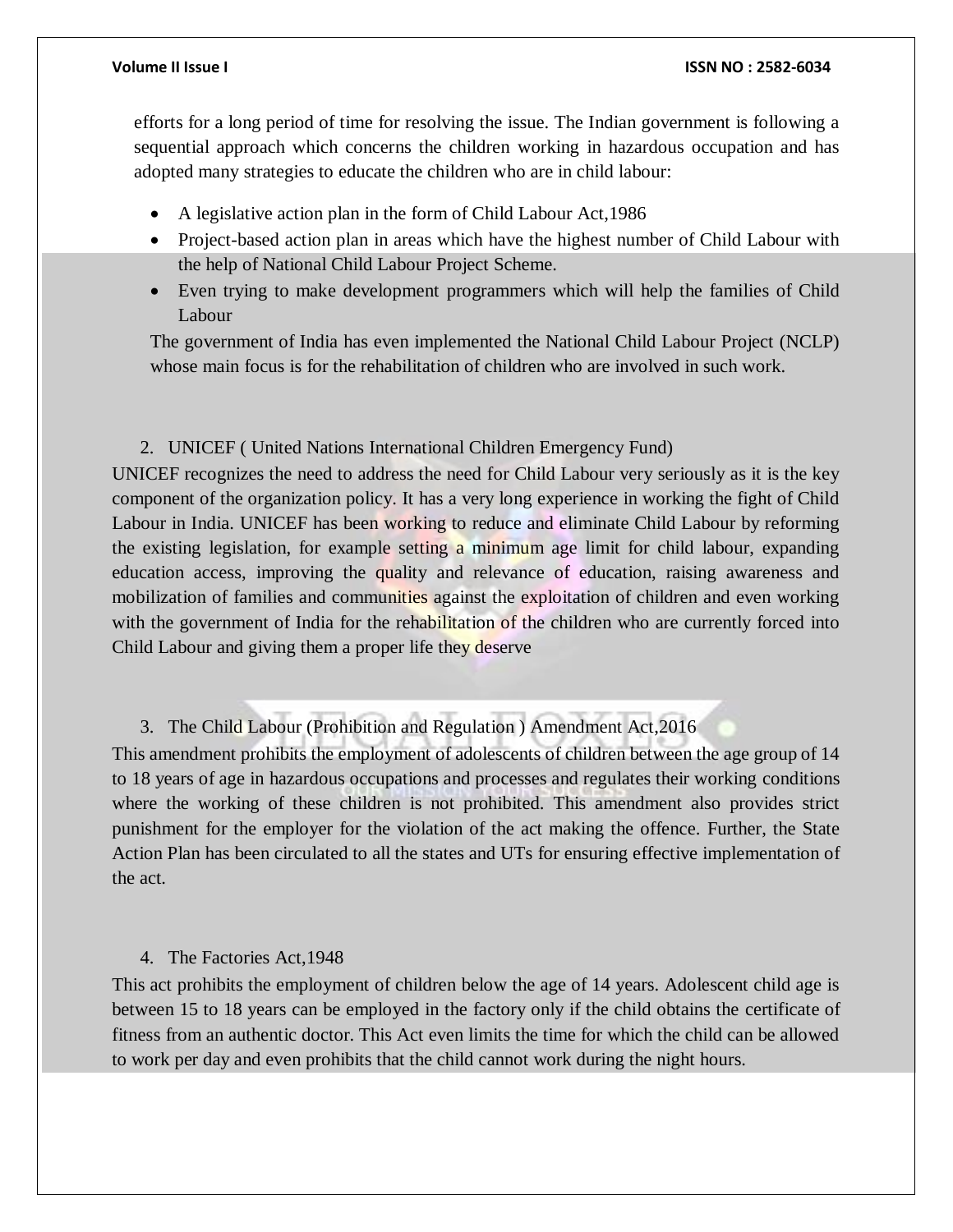#### 5. The Mines Act, 1952

This Act prohibits the employment of children who are below the age of 18 years in a mine. Further, the act also states that children above the age of 16 years may be allowed to work only under the proper supervision in a mine.

#### 6. The Minimum Wages Act, 1948

It prescribes the minimum wages for the employee in all the establishments or those who are working at home in a certain sector which is specified in the Act. Central and State Governments may revise the minimum wages which are mentioned in the schedule.

### 7. The Juvenile Justice (Care and Protection) of Children Act,2000

Section 26 of the act states that whoever prosecutes a juvenile or a child for the purpose of any hazardous employment and keeps him against his will or withholds his earing or use of the child earning for his own personal gain shall be punished with imprisonment of a period which may extend to 3 years and will also be liable to a fine.

#### 8. The Right of Children Free and Compulsory Education Act, 2009

This act provides that the children between the age of 6 to 14 who are forced into Child Labour will be provided free and compulsory education and even the Section 32 of the Act provide that the children will be provided compensation for all the grievance that they have faced while working in those hazardous areas

#### **OUR SUCCESS VI.** Approach to Eliminate Child Labour

There are many ways to eliminate Child Labour such as:

#### $\triangleright$  Basic Education

Basic education is a valuable part of our freedom and the stepping stone for the beginning of new life. Free and compulsory primary education for all the children up to the age of 14 years is a constitutional obligation to be followed by everyone. The elementary education system enrolls 136 million which a lot more than only 23.3 million children who were getting enrolled in 1951. Education and literacy contribute to allot to the socio-cultural stand of the person and even makes them aware about all the main issue as to their health, personal and social hygiene, welfare, it even gives them a reason to as to why they should not work at these health hazard places and how those places harm their growth and nutrition and even their mental development. Dr. Myron Weiner, who is the UNICEF representative of India said that the only way Child Labour can be reduced or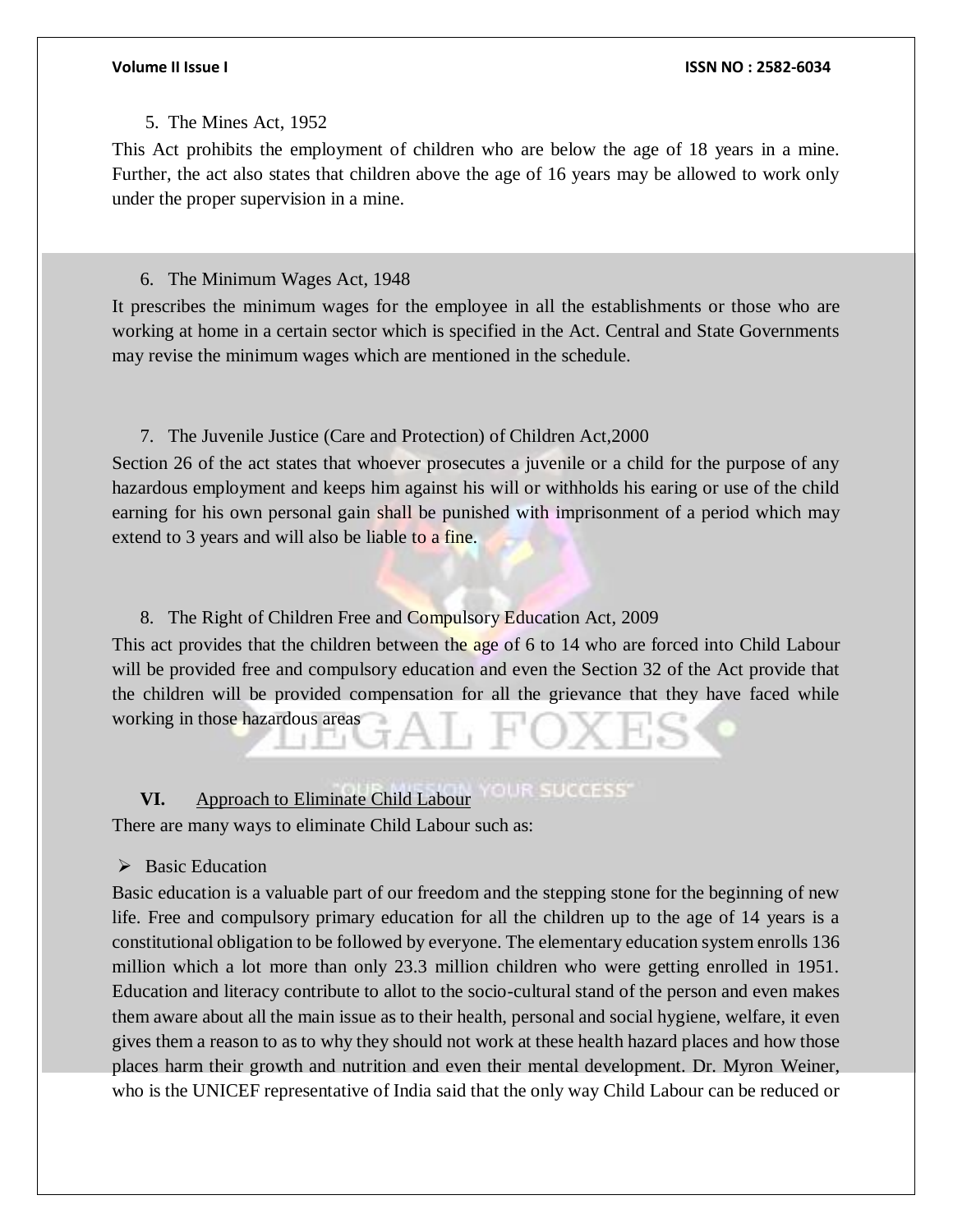even later on removed from India is when the government makes strict polices for compulsory elementary education for all the children and there a is proper facility of teacher and school in each and every part of India as well an appropriate action is followed by.<sup>5</sup>

#### $\triangleright$  Training

Youth volunteers, school teacher, gram panchayat, office of labour department, and others all of these organization must be given the proper training about Child Labour and what are the measure which can be taken by then to abolish Child Labour from the areas and how they can make the people aware of the child rights and full knowledge about these rights and their entitlement, the role of various department and making them aware of the schemes and programs which are meant for the children. Training modules should be prepared on the issue of education and child labour.<sup>6</sup>

#### $\triangleright$  Abstain from employing a child as domestic help or labour

This can be the biggest step one can do to curb child labour. In India, it's a trend to employ a child for petty work whether it be in the shop or in the house as a helper or cleaner, etc. According to the report given by the United Nations Development Report around 40% of the children who are working as domestic helpers are girls who are under-15 years of age. Most of these people justify the reason for employing these children as they are providing them a better life than they were given to them by their parents but the truth is that they are providing them an even worse life.

### $\triangleright$  Report to the police when you see Child Labour

Whenever a person witnesses any kind of Child Labour it is their responsibility to immediately report it to the police or make use of the legislative provision given to us by the government. This will ensure that the child will get timely help and get reduced rather than be exploited. One of the steps should be to encourage the child to take an education rather than working at this age and telling them why education is necessary of their early development and childhood care as well as good quality education for the child, provision for legal as well as social protection from all kinds of abuse, neglect form their family and exploitation of their childhood. Abolition of Child Labour can be done only when we eliminate all forms of economic exploitation of children, monitoring the review and reform of the programmers, policies, and laws to ensure the protection of the interests and rights of the children.

<sup>5</sup> [https://shodhganga.inflibnet.ac.in/bitstream/10603/66187/12/12\\_chapter%204.pdf](https://shodhganga.inflibnet.ac.in/bitstream/10603/66187/12/12_chapter%204.pdf)

<sup>6</sup> https://ncpcr.gov.in/showfile.php?lid=66

l